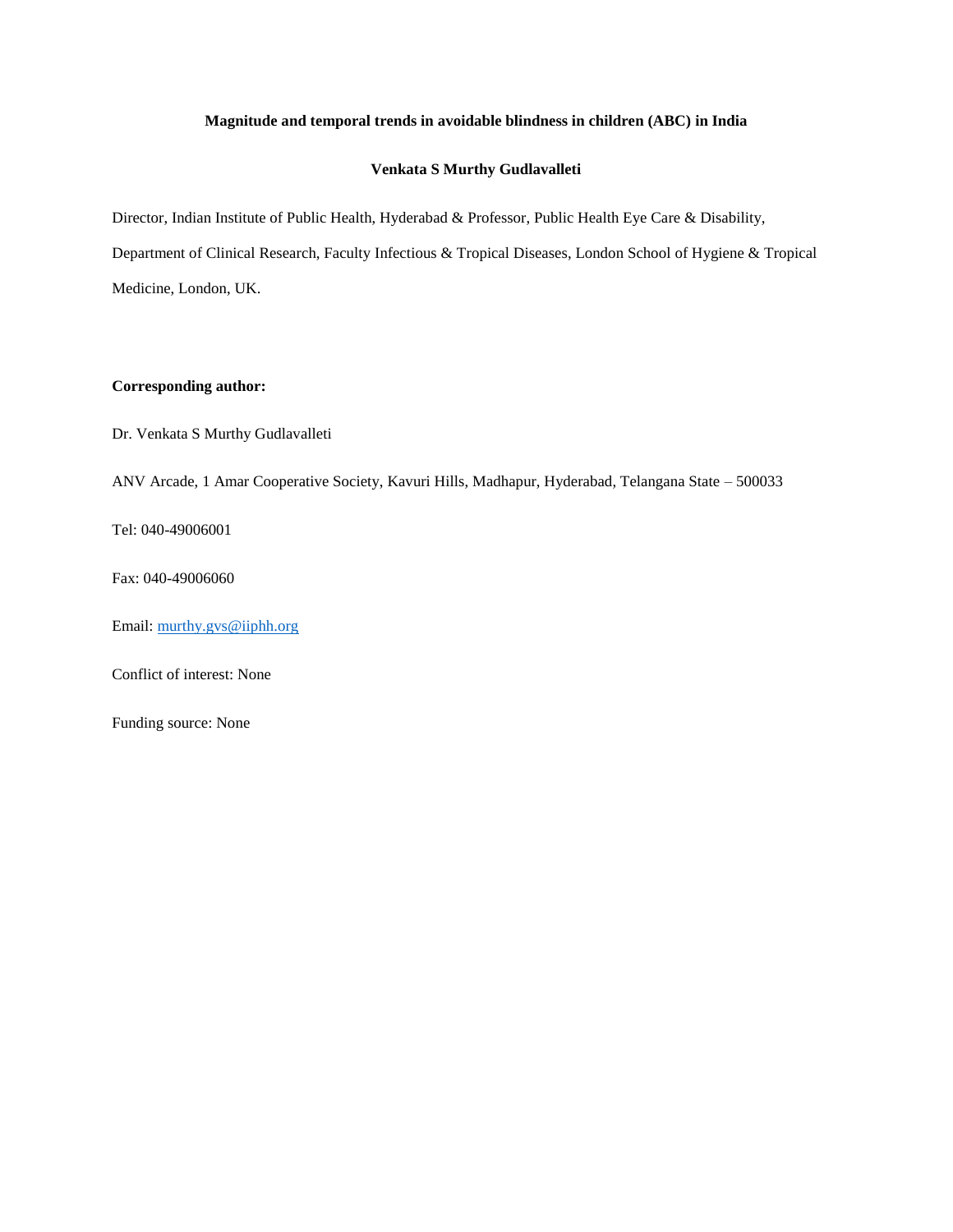## **Abstract**

## **Background**

The World Health Organization estimates that 19 million children are visually impaired among whom, 1.4 million are blind.

Childhood blindness is an excellent indicator of the state of child health and primary care services in a country.

Childhood blindness is important not just due to the number of children blind but also because the number of years that the surviving child has to live with blindness (blind years lived). Childhood blindness is next only to adult cataract in terms of the number of blind person years lived.

Under-five mortality rates have been used as a proxy measure to compute the prevalence of childhood blindness in low and middle-income countries due to limitations of other methods of data collection. In India, it is estimated that there are 0.8 blind for 1000 children.

### **Objective**

Review the magnitude and temporal trends in avoidable blindness in children, with reference to the Indian context

## **Methods**

Review of published literature on blindness and visual impairment in children from India and other countries in the South Asia region were assessed and observations compiled.

#### **Results**

Whole globe lesions, corneal scarring, retinal pathology and afflictions of the lens are important anatomical sites in children. Causes operating in childhood and hereditary causes are important in etiology of childhood blindness. In 38.2% - 68.4% across the region a specific cause of blindness could not be identified in South Asia.

### **Conclusions**

The proportion of blindness that can be prevented or treated (avoidable) in children is less than 50%. Therefore a comprehensive eye care system needs to be in place to cater to the needs of children with avoidable and those with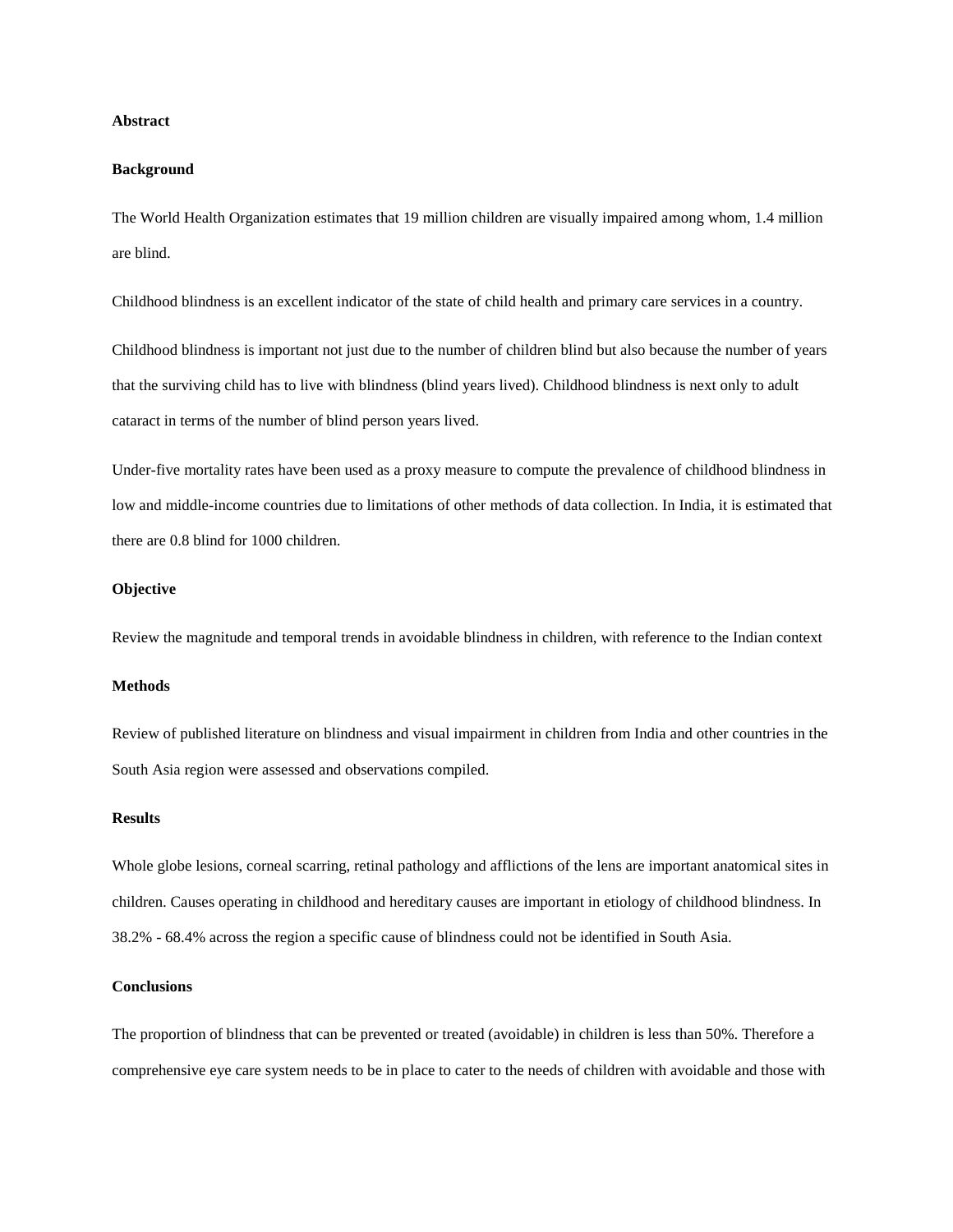incurable blindness. Early detection and prompt management are critical for success of programs targeting avoidable blindness in children.

# **Keywords**

Blindness; Childhood; India; Prevalence; Vision disability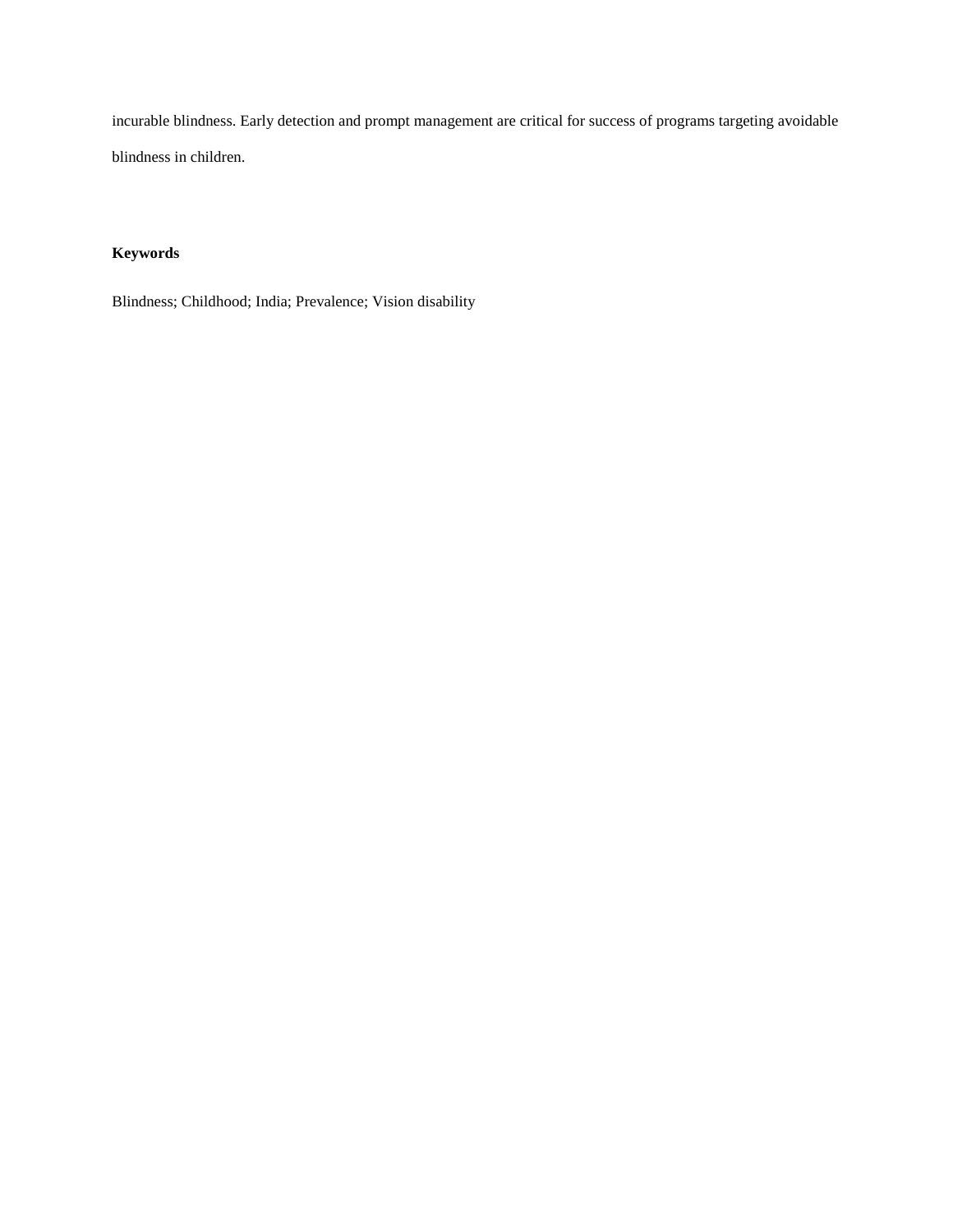## **Background**

The World Health Organization (WHO) defines childhood blindness and visual impairment as best corrected visual acuity of  $\lt$  3/60 (blindness) and  $\lt$  6/60 to 3/60 (visual impairment) in the better eye among those aged 0-15 years [1]. WHO estimates of the global magnitude of childhood blindness suggest that there were 1.42 million children blind and 17.52 million children with moderate or severe visual impairment. Thus 18.94 million children are visually impaired [2]. The global estimates show that childhood blindness is responsible for 3.64% of all blindness in the recent past [2]. These numbers do not capture the critical importance of childhood blindness because the number of years that a child lives with blindness compared to an adult is far more, which is why blind children deserve special attention. This has led to the concept of 'blind years' and 'blind years saved' [1]. It has been computed that childhood blindness results in 11.2 million blind person years as compared with 22.5 million blind person-years for age-related cataracts and 5.5 million blind person-years for glaucoma in India [3]. Some authors have highlighted that restoring the sight of one child blind from cataract is equivalent to restoring the sight of 10 older adults blind from cataract [1].

Loss of vision has a significant impact on the affected child's psychological, educational and socio-economic consequences spanning not only the childhood years but the years beyond too [4]. Visual impairment in children can present either as an isolated impairment or else it could be accompanied by other sensory or motor impairments. Another important aspect that needs attention is that unlike overall causes of blindness where 80% are 'avoidable' (either preventable or treatable) [1], in children less than 50% of the causes are avoidable [5]. It is for this reason that childhood blindness is one of the five priority areas for augmented interventions that have been flagged up in the Vision2020: The Right to Sight initiative [6]. This also means that the proportion needing rehabilitative services

are significantly higher in blind children compared to adults.

Childhood blindness is an excellent indicator of the state of child health and primary care services in a country. Studies have shown that the prevalence of childhood blindness is associated with socio-economic development of a country and the under-five mortality rate [5]. Using under-five mortality rates as a proxy measure, it has been possible to estimate the prevalence of childhood blindness across different regions of the world [7].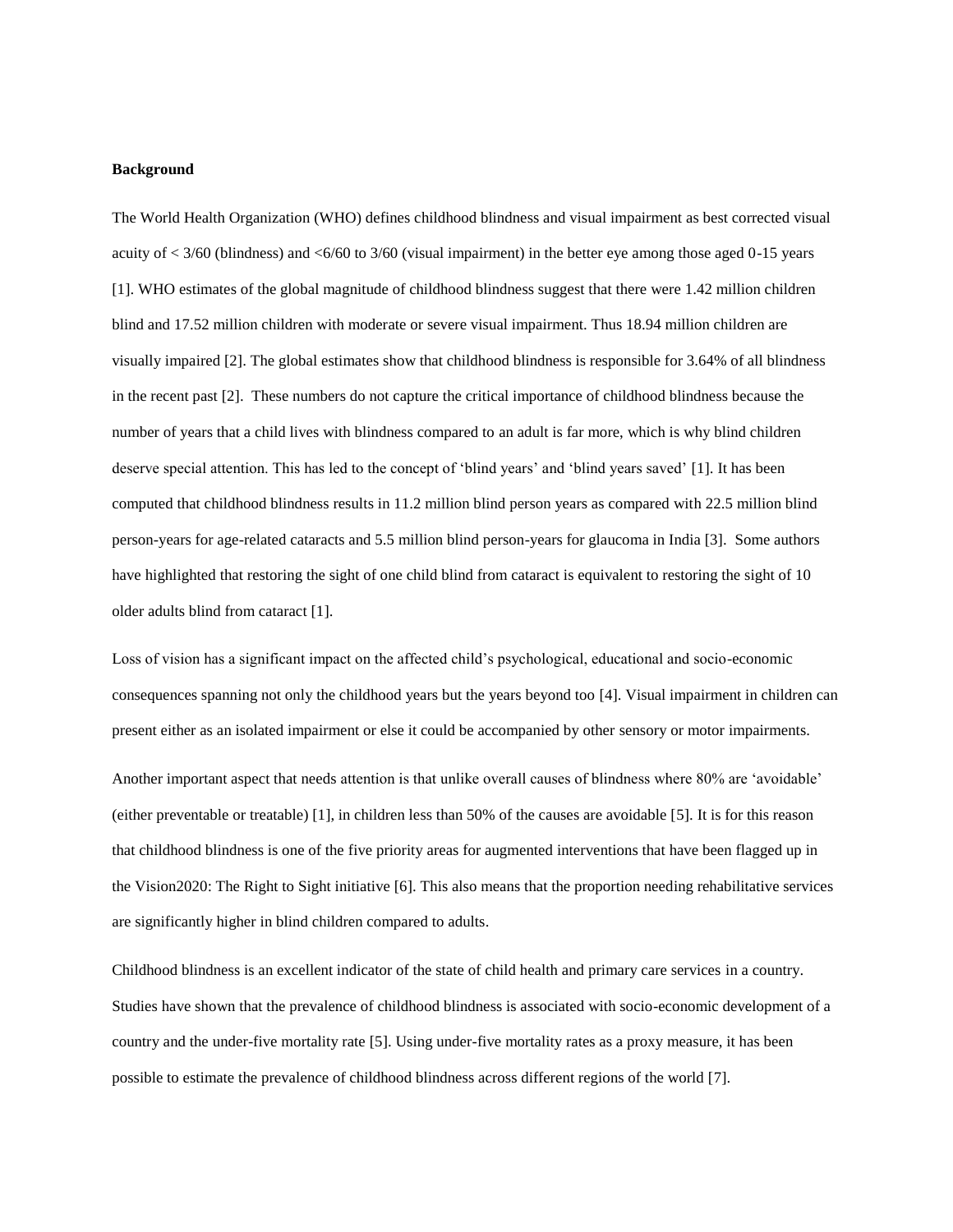#### **Measuring Blindness and Visual Impairment in Children**

Measuring visual acuity in children is a difficult proposition [7]. As blindness in children is relatively rare, accurate prevalence data are difficult to obtain, because very large samples are required for population-based prevalence surveys [5]. In addition, many of the causes of childhood blindness are also the causes of mortality in children and this leads to increased mortality of blind children either from the systemic complications of the blindness-causing condition or lack of adequate parental care and support [5]. It is therefore believed that the estimates of prevalence grossly underestimate the extent of the true incidence of childhood blindness [5]. This has resulted in other methods being used to assess blindness. In high income countries, population-based registers for visual impairment are used to compute the prevalence and magnitude of blindness in children [8]. Childhood vision screening and active surveillance have also been adopted in such countries [9]. In the low and middle income countries, alternative affordable methods have been used. These include the use of under-five mortality rates as a useful proxy measure for estimating childhood blindness, data from community-based rehabilitation (CBR) programs and through use of key informants from the community after a short orientation [10]. The key informant method has been used extensively in Bangladesh [10,11], Zambia [12], Malawi[13] and Nigeria [14].

#### **Magnitude in India**

An estimated 19 million children are visually impaired worldwide of whom 1.4 million are blind [2,4]. In high income countries, the annual cumulative incidence of severe visual impairment and blindness is estimated to be 6/10,000 children by age of 15 years [4]. Such data is not available for low and middle income countries (LMIC) like India where socio-economic development and under-five mortality rates have been used to compute a prevalence of 0.3/1000 children in high income countries to 0.6/1000 in middle, 0.9/1000 in low income and 1.2/1000 in very low income countries [7]. The National Program for Control of Blindness uses an estimate of 0.8/1000 children as a reasonable projection for childhood blindness India [15].

Population-based data on childhood blindness is available only from a few studies in India and the neighboring countries in South Asia (Table 1). Estimates of blind children vary from 0.5/1000 children to 1.06/1000 children in India [3,16-22]. However the definition of blindness (presenting vision versus best corrected vision), method of collecting data (single stage where all children are examined in the community as against two-stage process where the first vision examination is done in the community and a detailed examination at a base hospital after referral) and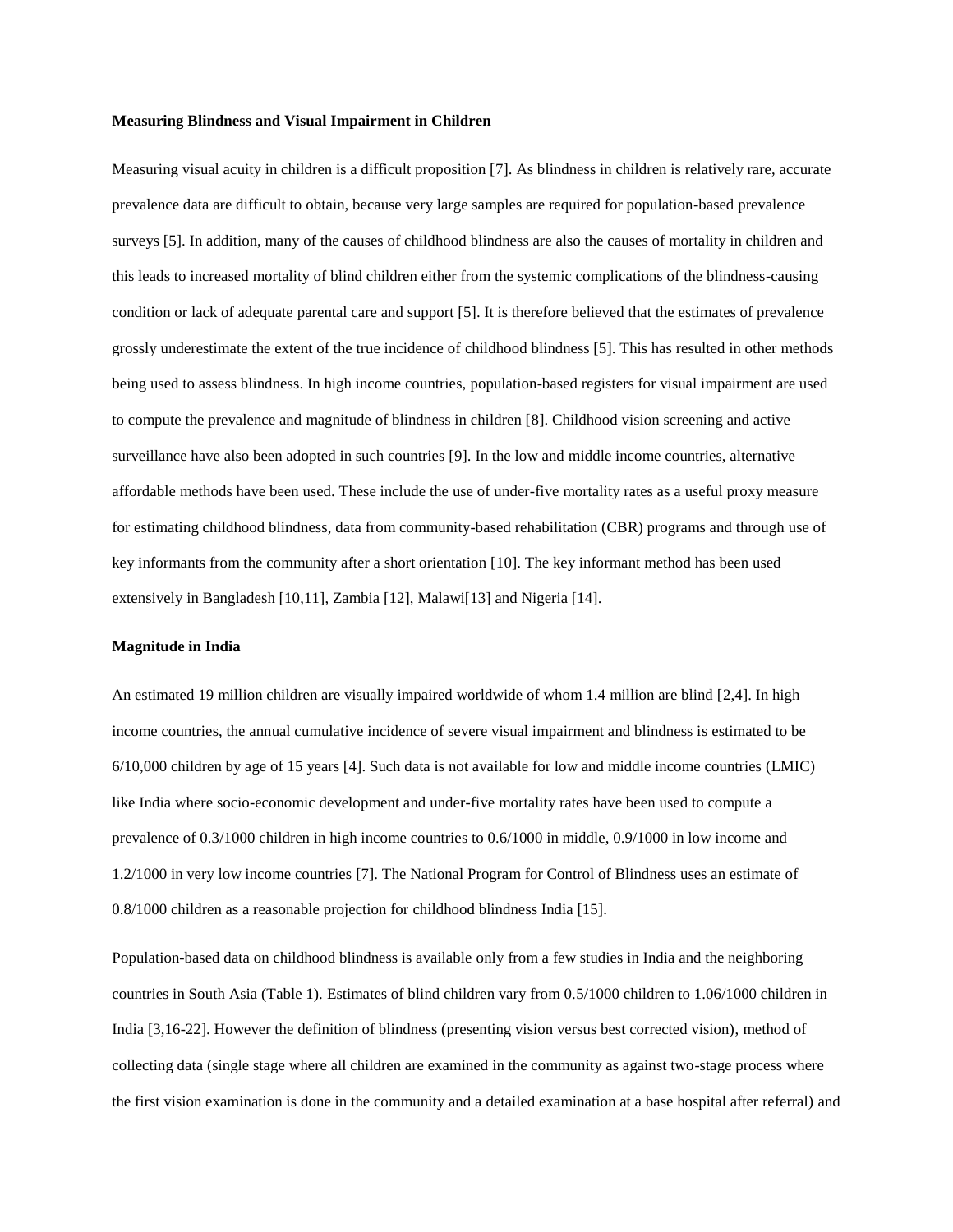the age group covered are not uniform across the studies and therefore comparison of estimates is strictly not warranted. In some studies the primary purpose was not the estimation of childhood blindness but the estimates could be computed from the data.

### **Causes of Childhood blindness**

The two commonest sources for information on causes of blindness in children are population-based surveys and an assessment of children residing in schools for the blind. The causes vary based on the source. Population-based surveys show that refractive errors and amblyopia are important causes of childhood blindness [3,16] but the picture which emerges from inmates of schools for the blind is very different. A series of studies have been done in South Asia at schools for the blind over the last three decades and these have all used a standardized reporting format which was designed by the WHO [23]. This allows temporal trends to be computed and for comparisons to be made across regions and time periods. Data from the schools for the blind have a limitation that it is only a small segment of the population of children who go blind, that would be admitted to such institutions. This is because most of these institutions are located in urban areas and parents may not be comfortable to send their children, especially the girls to a distant location. Also as was mentioned earlier, a significant proportion of blind children, do not survive and therefore would not be represented in these institutions. The other limitation is that the event leading to visual loss generally would have occurred some years ago and recall bias would be encountered. One therefore sees that the exact location or the specific etiology causing vision loss may remain undetermined. Despite these limitations, data on causes of blindness from schools/institutions for the blind are the major source on causes of blindness in children.

The WHO format has been designed to record the causes of visual loss with an emphasis on preventable and treatable causes so that appropriate control measures can be planned and implemented [23]. The format captures information on the anatomical site affected and the etiology of the visual loss and data is also presented for both domains.

A review of studies from the schools for the blind in South Asia, reveal significant variations across regions/countries as well as over time in anatomical site of blindness [24-34]. Whole globe lesions seem to be higher in India compared to the neighboring countries in South Asia and this seems to have increased over time (Table 2). Microphthalmos, anophthalmos and phthisis are the commonest whole globe afflictions in the region. Corneal conditions were also recorded as a leading cause of blindness across the region. In the past, corneal scarring was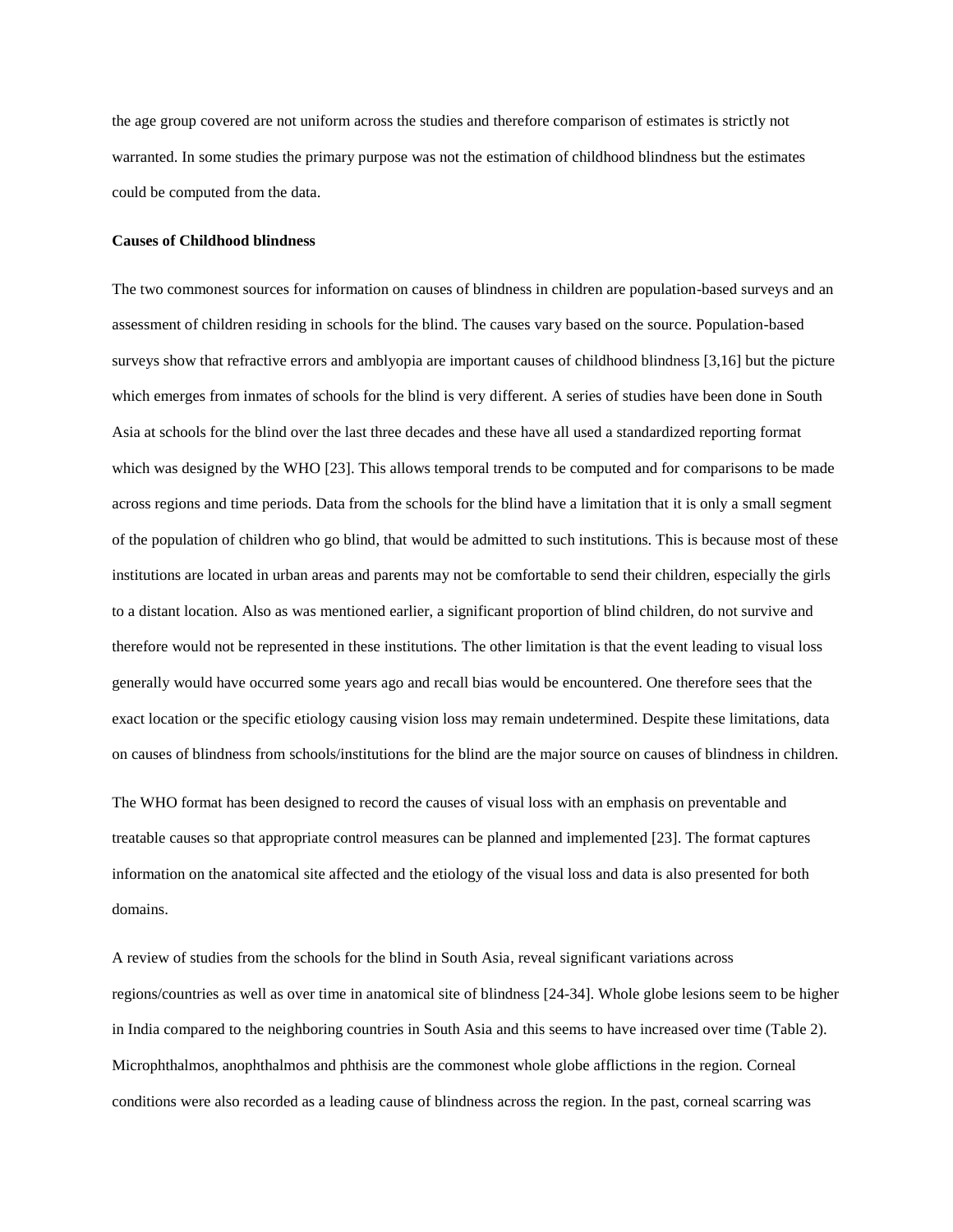recognized as the single most important cause of childhood blindness [5]. Recent studies in India and Sri Lanka document a decreasing trend in corneal blindness. Evidence from India show that from a quarter of all blindness was attributed to corneal conditions earlier which is now down to around 10% [24-26; 29,30,33]. Staphyloma and corneal scaring were the commonest corneal conditions recorded. The lens and retina were other important sites causing blindness. Studies from India revealed a low proportion of blindness due to Retinopathy of Prematurity (ROP) [26,27,30], while more than 10% was attributed to ROP in Sri Lanka [32]. Globally ROP is recognized as a leading cause of childhood blindness especially in rapidly emerging economies [5].

Determination of the etiological cause in studies in South Asia showed that no etiology could be identified in 38.2% to 68.4% across the region (Table 3) [24-28; 30-34]. This is because of the high degree of recall bias in such an assessment. Causes operating in childhood and hereditary causes were the predominant attributable causes of childhood blindness. A low proportion of childhood causes (2.6%) and a high proportion of hereditary causes (37.5%) observed in Sri Lanka is a good indicator of what India can expect with improving child survival and primary health care programs [32]. Vitamin A deficiency and measles were the commonest childhood causes documented and with improved health care services and access a major reduction in these conditions is imminent in India also.

## **Implications of recent data on childhood blindness**

In South Asia it has been observed that the proportion of avoidable causes of childhood blindness varies between 28.8% - 69.2% [24-34]. Studies over the past decade in India document that avoidable causes are responsible for less than a third of childhood blindness [29,30,33]. Only one study from North East India shows that the proportion avoidable is 50% [27] (Table 4). Earlier studies in India (Table 4) showed a much higher prevalence of avoidable causes compared to the recent studies. This temporal change reflects success of primary health care interventions like immunization and supplementation programs which have made an impact on blindness attributable to vitamin A deficiency, measles, harmful traditional practices, rubella etc. This trend is supported by evidence which shows that there has been a significant reduction of vitamin A deficiency in India over the past few decades as shown by the reduction in the prevalence of Bitot's spots (which is indicative of vitamin A deficiency) from 1.8% among preschool children in 1975 to 0.2% in 2012 [35].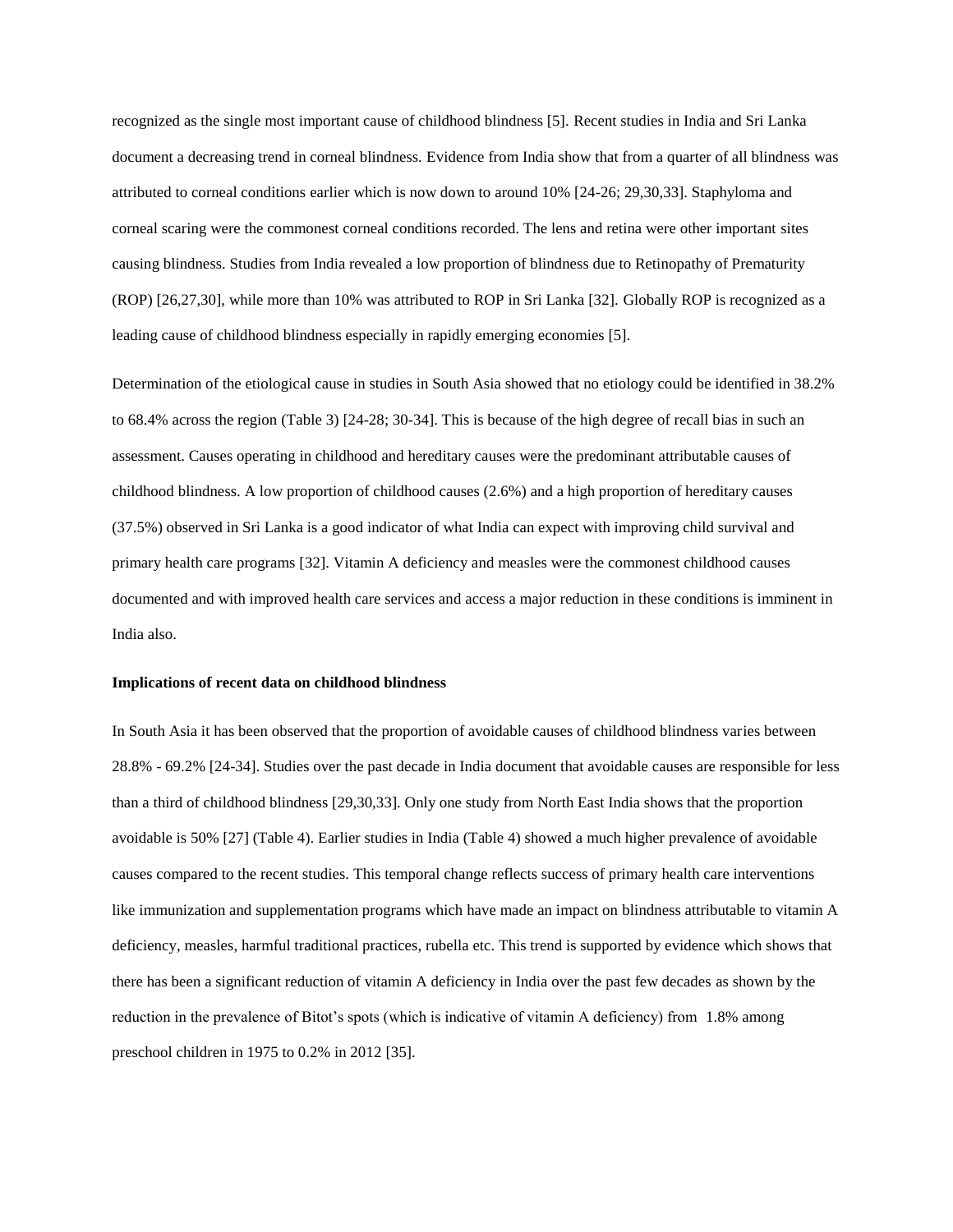Over the past decade, both infant mortality rate and under-five mortality rate in India have decreased significantly [36]. Since under-five mortality has been found to be associated with childhood blindness rates, this should impact the magnitude of childhood blindness. Under-five mortality has reduced by 67% between 2005 and 2015 as shown by the National Family Health Surveys [36]. Concerted action was initiated to expand services for sick and preterm newborn infants in India which is reflected in the decreasing child mortality rates [37]. At the same time there has been an increasing prevalence of preterm births which brings in new challenges. An estimated 15 million babies are born preterm (<37 weeks of completed gestational age) each year and at least 32 million babies are small for gestational age [38]. In India, it is estimated that there were 3.52 million preterm births in 2010 [38]. The improved neonatal care services have resulted in better survival of pre-terms due to improved respiratory support, including the use of oxygen. ROP is especially sensitive to the quality of neonatal care, including appropriate, well-monitored oxygen [39]. India accounted for 10% of the worldwide estimate of blindness and visual impairment due to ROP in 2010 [38]. It has been stated that , unless scale-up of neonatal services are coupled with improvements in implementation of standards for high quality care and detection and treatment of ROP, the number of children surviving preterm birth with visual impairment secondary to ROP will continue to increase [39].

#### **The Way Forward**

Childhood blindness is a condition where an integrated care approach is imperative. The mantra for success is forging partnerships between pediatricians and child care teams on the one hand and ophthalmologists and the eye care teams on the other. Early detection and referral will be from a pediatrician or primary care setting while a multidisciplinary approach coordinated by an ophthalmologist is needed to manage the underlying cause of visual impairment and to optimize the child's development and social inclusion.

Further investments in neonatal care services and practices will yield excellent returns. India is now one of several LMIC experiencing the 'third epidemic' of blindness due to ROP [37]. Blindness due to ROP can be prevented by following an evidence-based screening protocol, detecting ROP in pre-threshold stage and providing time-bound treatment [37]. This approach has to be rigorously followed if blindness free survival of preterm babies is to be ensured in the country. Efforts are being made to build capacity for early screening of ROP at sick newborn care units and timely management to prevent visual impairment. The Queen Elizabeth Diamond Jubilee Trust is supporting the development of innovative approaches for screening and management of ROP in 5 states in India. If this approach is successful it can be scaled up to the rest of the country and may be useful for other LMICs also.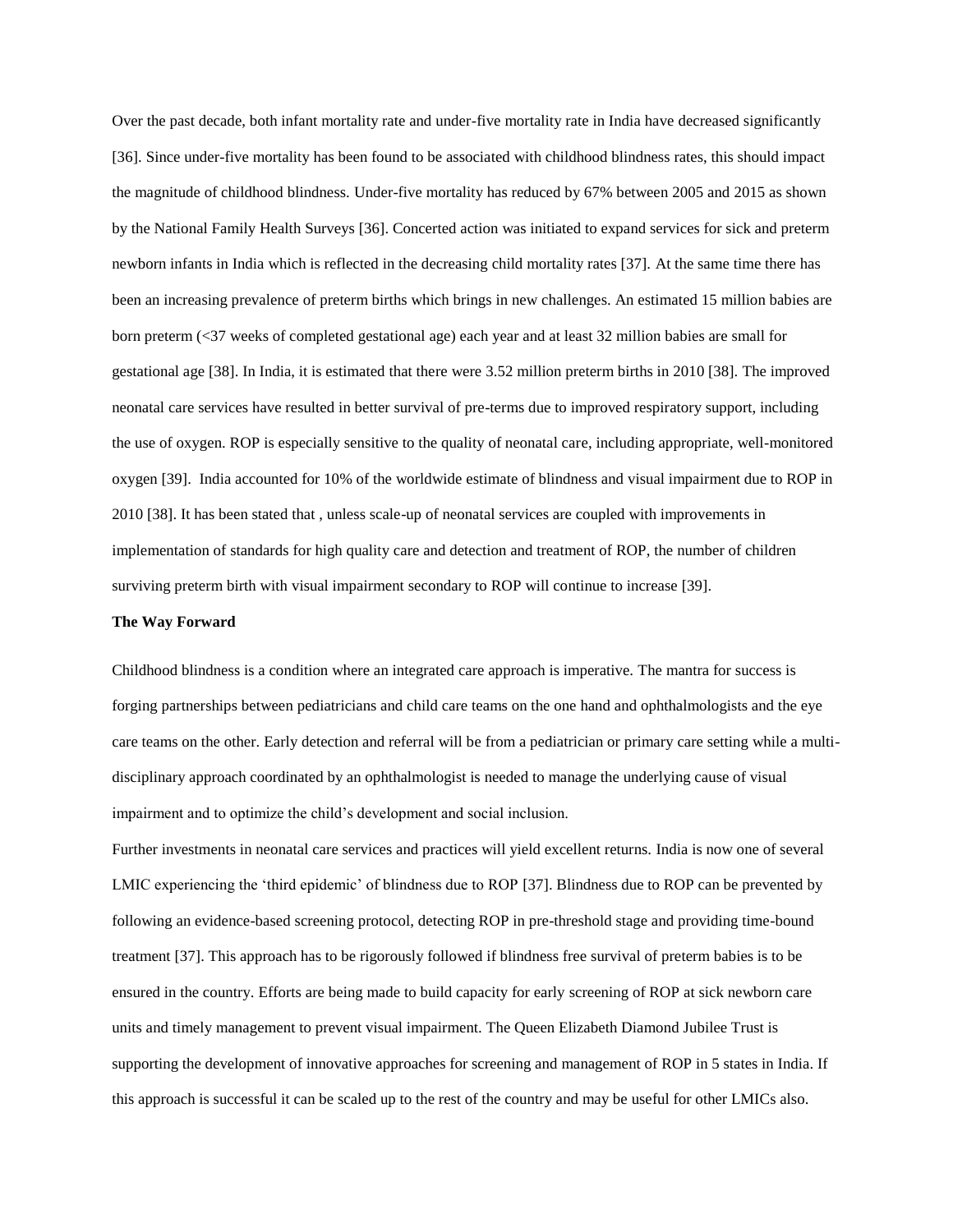Primary health care is critical to the reduction of the preventable causes of childhood blindness. Improving coverage rates of immunization, introduction of the rubella vaccine, quality antenatal care provision and attention to nutrition will have an even bigger impact on childhood blindness.

With reduction of preventable causes, there will be a relative increase in the proportion of unavoidable causes of childhood blindness. These children need rehabilitative support including affordable and acceptable low vision devices. Therefore comprehensive eye care services which include a gamut of preventive, promotive, curative and rehabilitative interventions and innovations in detection and service delivery are the need of the future. Augmenting the available infrastructure for pediatric eye care at the specialty level is also important so that case detection is matched with appropriate services. Creating a demand without adequate service delivery networks is detrimental in the long run. Some people have been advocating for universal eye screening. Caution is required before such a step is taken as the currently available resources including human resource capacity and infrastructure needs to be scaled up in the first instance. The WHO has set norms for low vision services and pediatric eye care units for every 10 million population. Such norms need to be enforced to achieve pragmatic reduction in avoidable blindness in children and provide services for those in whom blindness and visual impairment could not be prevented or treated.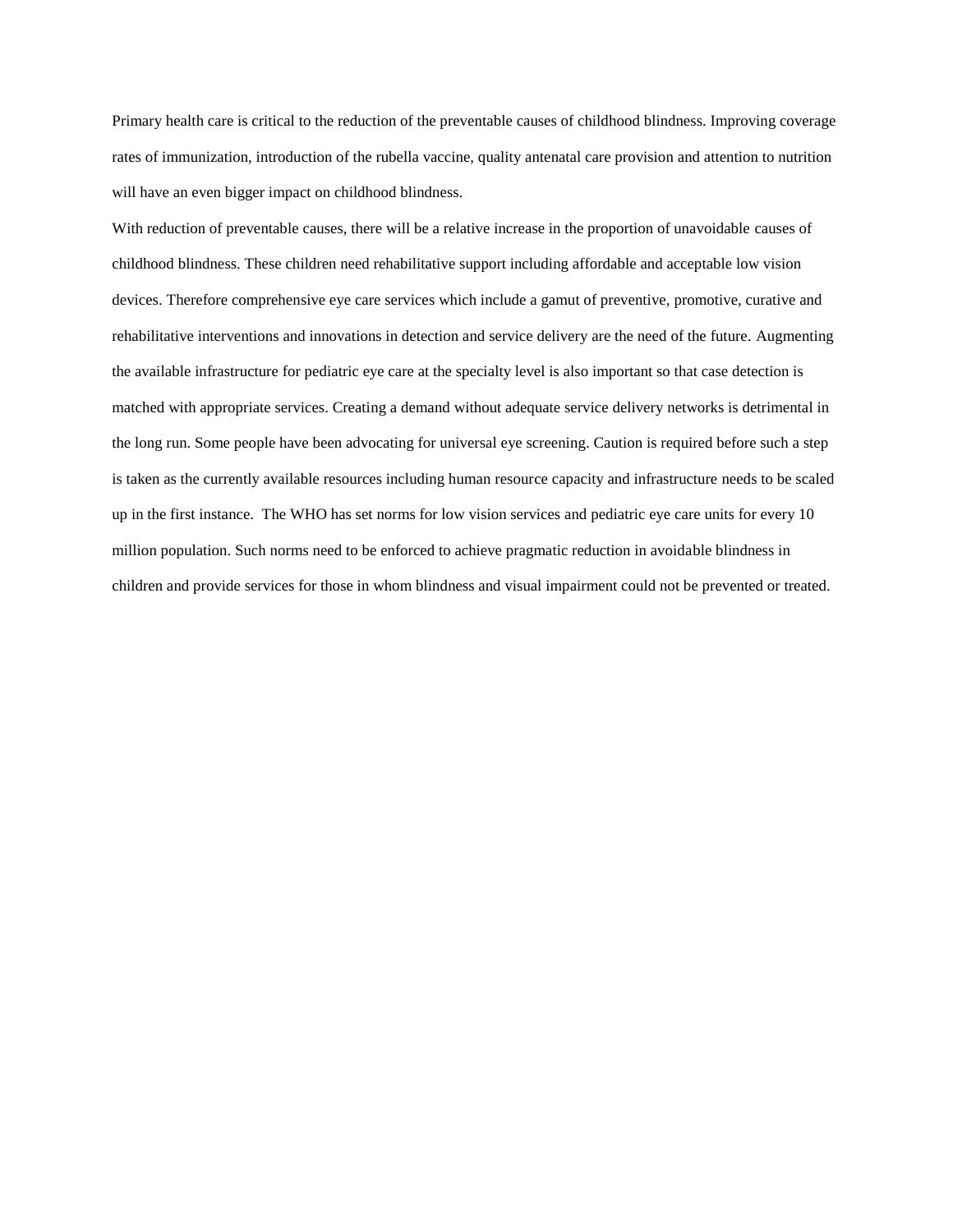## **References**

- 1. Gilbert C,Foster A. Blindness in children: control priorities and research opportunities. Br J Ophthalmol 2001; 85:1025-1027
- 2. Pascolini D, Mariotti SP. Global estimates of visual impairment: 2010. Br J Ophthalmol 2012; 96: 614-618.
- 3. Dandona L, Williams JD, Williams BC et al. Population-based assessment of childhood blindness in southern India. Arch Ophthalmol 1998; 116:545-546.
- 4. Solebo AL, Rahi J. Epidemiology, aetiology and management of visual impairment in children. Arch Dis Child 2014; 99: 375-9.
- 5. Gilbert C, Foster A. Childhood blindness in the context of Vision2020: The Right to Sight. Bull World Health Organ 2001; 79:227-232.
- 6. Pizzarello L, Abiose A, Ffytche T et al. VISION 2020: The Right to Sight A global initiative to eliminate avoidable blindness. Arch Ophthalmol 2004; 122: 615-620
- 7. Gilbert C. Changing challenges in the control of blindness in children. Eye 2007; 21: 1338-1343.
- 8. Bodeau-Livinnec F, Surman G, Kaminski M, Wilkinson AR, Kurinczuk JJ. Recent trends in visual impairment and blindness in the UK. Arch Dis Child 2007; 92: 1099 – 104.
- 9. Rahi JS, Cumberland PM, Peckham CS. Improving detection of blindness in childhood: The British Childhood Vision Impairment study. Pediatrics 2010; 126: 3895-903.
- 10. Muhit MA, Shah SP, Gilbert CE, Hartley SD, Foster A. The key informant method: a novel means of ascertaining blind children in Bangladesh. Br J Ophthalmol 2007; 91: 995-9.
- 11. Husain L. Using the key informant method to investigate childhood blindness related to vitamin A deficiency in six rural districts in rural sub-districts in Bangladesh. J Community Eye Health 2007; 20: 7-8
- 12. Chipalo-Mutati G. A survey of childhood blindness in three schools for the blind in Zambia. J Community Eye Health 2007; 20: 7
- 13. Kalua K. Use of key informants in determining the magnitude and causes of childhood blindness in Chikwawa district, southern Malawi. J Community Eye Health 2007; 20: 8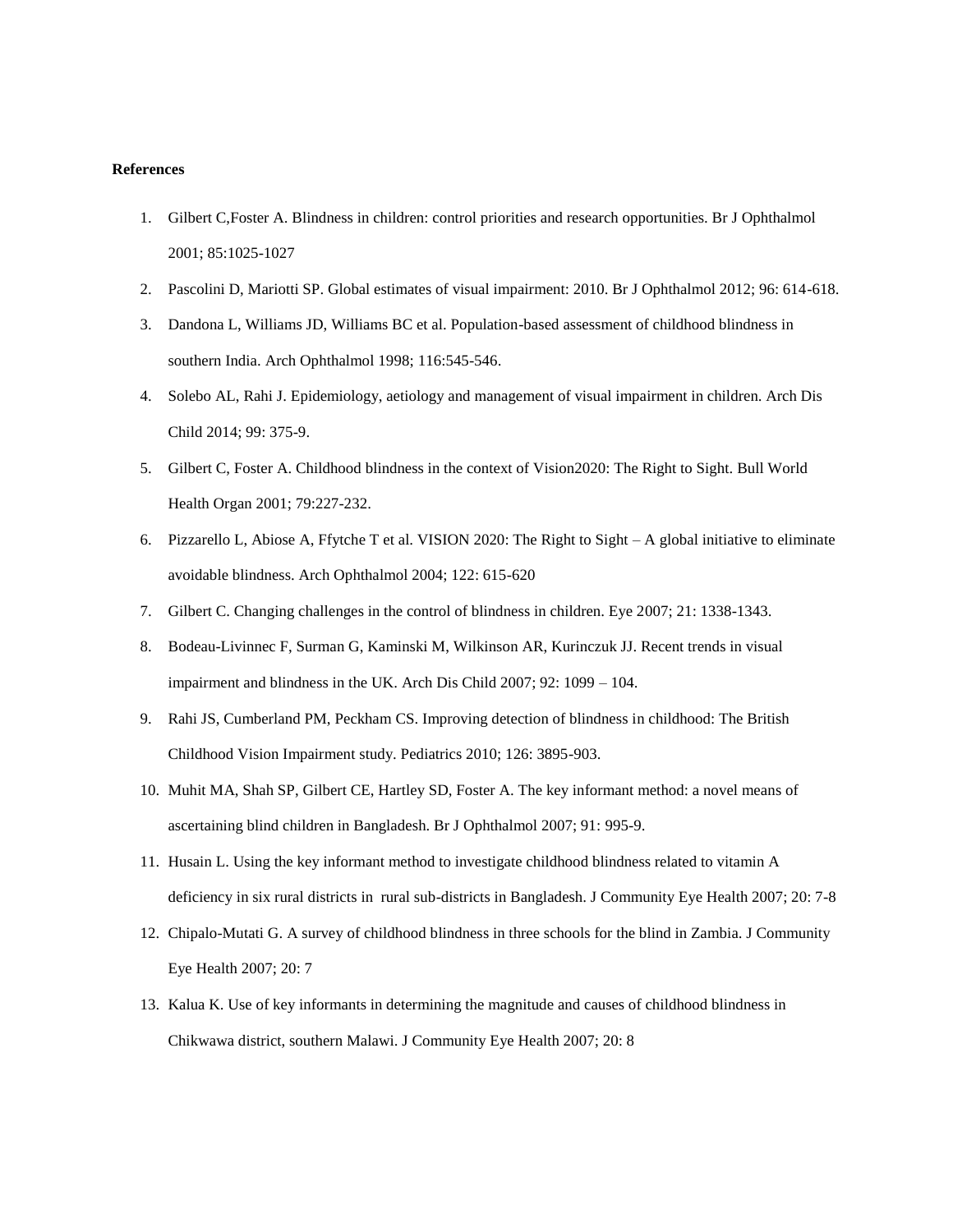- 14. Muhammad N, Maishanu NM, Jabo AM, Raiu MM. Tracing children with blindness and visual impairment using the key informant survey in a district of North-Western Nigeria. Middle East African J Ophthalmol 2010; 17: 330-334.
- 15. Jose R, Sachdeva S. School eye screening and the National Program for the control of blindness. Indian Pediatrics 2009; 46:205-208.
- 16. Nirmalan PK, Vijayalakshmi P, Sheeladevi S et al. The Kariapatti pediatric eye evaluation project:baseline ophthalmic data of children aged 15 years or younger in southern India. Am J Ophthalmol 2003; 136: 703- 709.
- 17. Dandona R, Dandona L. Childhood blindness in India: a population based perspective. Br J Ophthalmol 2003; 87: 263-265.
- 18. Murthy GV, Gupta SK, Ellwein LB et al. Refractive errors in children in an urban population in New Delhi. Invest Ophthalmol Vis Sci 2002; 43: 623-631.
- 19. Dandona R, Dandona L, Srinivas M et al. Refractive error in children in a rural population in India. Invest Ophthalmol Vis Sci 2002; 43:615-622
- 20. Dorairaj SK, Bandrakalli P, Shetty C et al. Childhood blindness in a rural population of southern India: prevalence and etiology. Ophthalmic Epidemiol 2008; 15: 176-82.
- 21. Kemmanu V, Hegde K, Giliyar SK et al. Prevalence of childhood blindness and ocular morbidity in a rural pediatric population in southern India: The Pavagada pediatric eye disease study-1. Ophthalmic Epidemiol 2016; 23:185-92.
- 22. Murthy GV, Mactaggart I, Mohammad M et al. Assessing the prevalence of sensory and motor impairments in childhood in Bangladesh using key informants. Arch Dis Child 2014; 99:1103-8
- 23. Gilbert C, Foster A, Negrel AD, Thylefors B. Childhood blindness: a new form for recording causes of visual loss in children. Bulletin World Health Organ 1993; 71: 485-489
- 24. Rahi JS, Sripathi S, Gilbert CE, Foster A. Childhood Blindness in India: Causes in 1318 Blind School Students in nine states. Eye 1995; 9: 545-550
- 25. Hornby SJ, Adolph S, Gothwal VK, Gilbert CE, Dandona L, Foster A. Evaluation of children in six blind schools of Andhra Pradesh. Indian J Ophthalmol 2000; 48: 195-200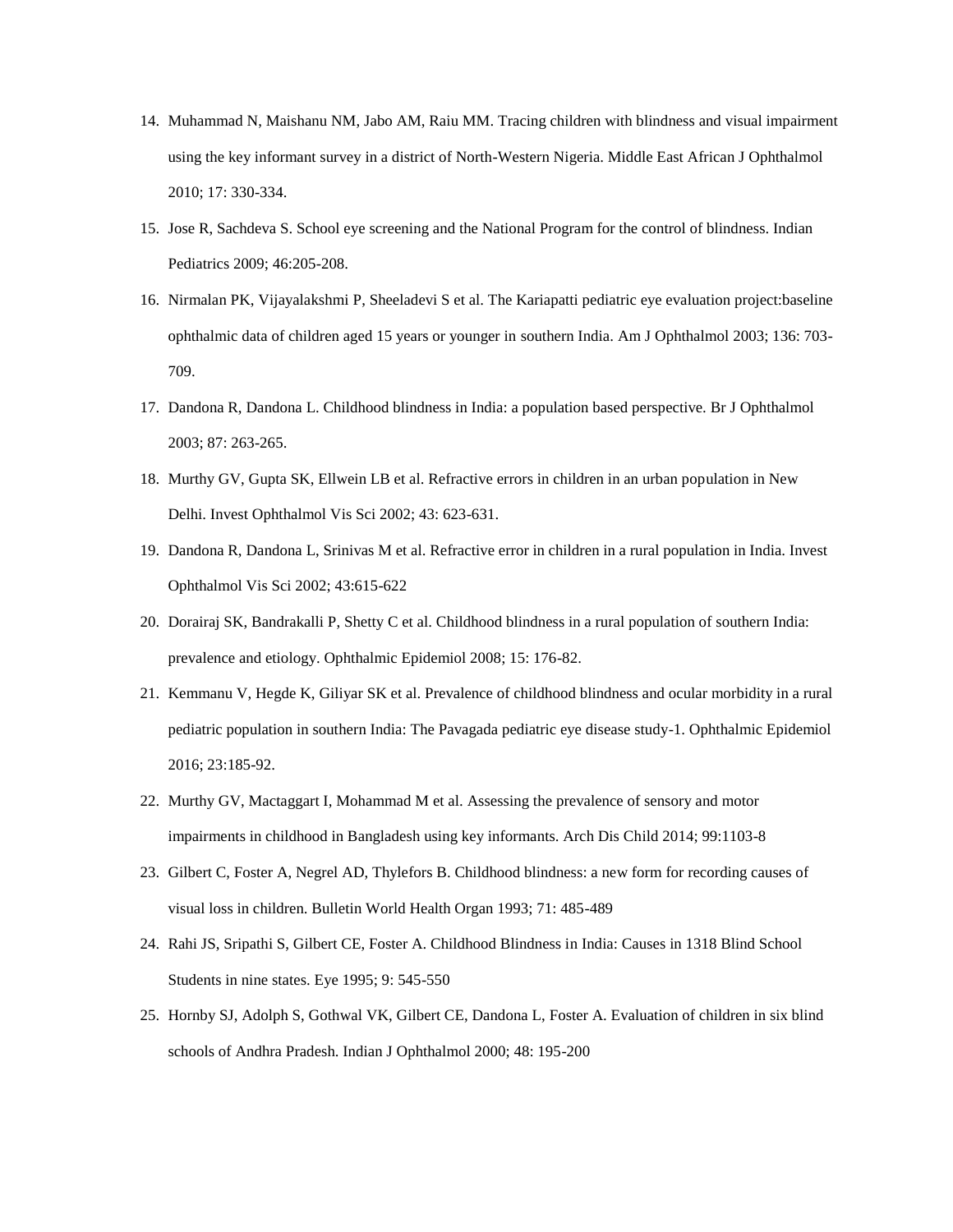- 26. Titiyal JS, Pal N, Murthy GVS, Gupta SK, Tandon R, Vajpayee RB, Gilbert CE. Causes and temporal trends of blindness and severe visual impairment in children in schools for the blind in North India. Br J Ophthalmol 2003; 87: 941-945
- 27. Bhattacharjee H, Das K, Borah RR, Guha K, Gogate P, Purukayastha S, Gilbert CE. Causes of childhood blindness in the northeastern States of India. Indian J Ophthalmol 2008; 56:495-9
- 28. Muhit MA, Shah SP, Gilbert CE, Foster A. Causes of severe visual impairment and blindness in Bangladesh: a study of 1935 children. Br J Ophthalmol 2007; 91: 1000-1004
- 29. Gogate P, Deshpande M, Sudrik S, Taras S, Kishore H, Gilbert CE. Changing pattern of childhood blindness in Maharashtra, India. Br J Ophthalmol 2007; 91:8-12
- 30. Gogate P, Kishore H, Dole K, Shetty J, Gilbert C, Ranade S, Kumar M,Srihari, Deshpande M. The pattern of childhood blindness in Karnataka, South India. Ophthalmic Epidemiol 2009; 16: 212-217.
- 31. Muecke J, Hammerton M, Aung YY, Warrier S, Kong A, Morse A, Holmes M, Yapp M, Hamilton C, Selva D. A survey of visual impairment and blindness in children attending seven schools for the blind in Myanmar. Ophthalmic Epidemiol 2009; 16: 370-377
- 32. Gao Z, Muecke J, Edussuriaya K, Dayawansa R, Hammerton M, Kong A, Sennanayake S, Senaratne T, Marasinghe N, Selva D. A survey of severe visual impairment and blindness in children attending thirteen schools for the blind in Sri Lanka. Ophthalmic Epidemiol 2011; 18: 36-43
- 33. Krishnaiah S, Rao BS,Narasamma KL, Amit G. A survey of severe visual impairment in children attending schools for the blind in a coastal district of Andhra Pradesh in South India. Eye 2012; 26:1065-1070
- 34. Shrestha JB, Gnyawali S, Upadhyay MP. Causes of blindness and visual impairment among students in integrated schools for the blind in Nepal. Ophthalmic Epidemiol 2012; 19: 401-406
- 35. Kapil U, Gupta A. Low quality scientific evidence for the continuation of universal vitamin A supplementation among under 5 children in India. Indian J Public Health 2016; 60: 176-80
- 36. International Institute for Population Sciences. National Family Health Survey-4 2015-16: India Fact Sheet. Government of India, Ministry of Health & Family Welfare, New Delhi, India, 2016: 1-6. [http://rchiips.org/nfhs/pdf/NFHS4/India.pdf.](http://rchiips.org/nfhs/pdf/NFHS4/India.pdf) Accessed 20<sup>th</sup> March 2017
- 37. Deorari A, Gilbert C. Controlling visual loss from retinopathy of prematurity in India. Indian Pediatrics 2016; 53; Supple 2: S73-S75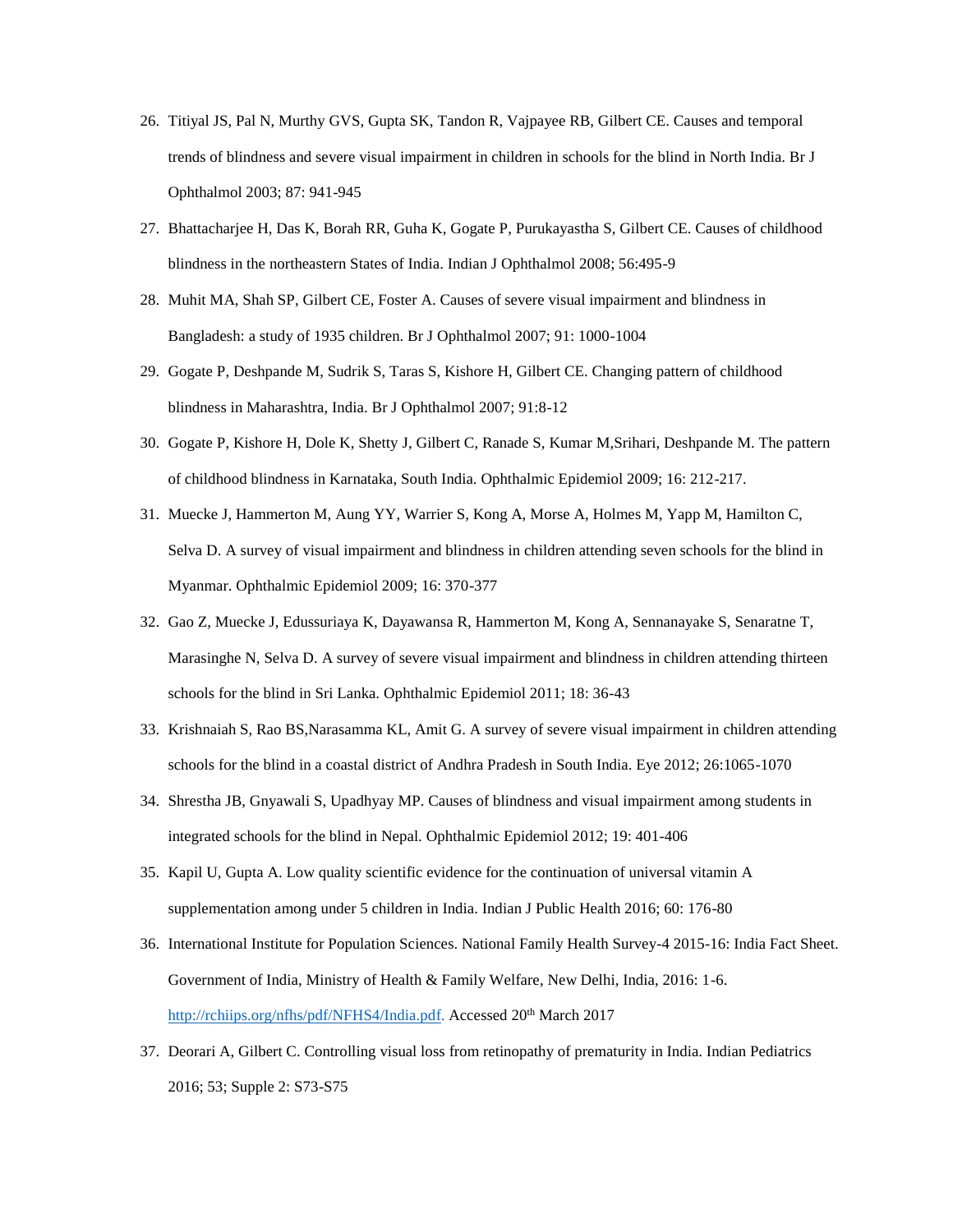- 38. Blencowe H, Cousens S, Oestergaard MZ, Chou D, Moller AB, Narwal R, *et al*. National, regional, and worldwide estimates of preterm birth rates in the year 2010 with time trends since 1990 for selected countries: A systematic analysis and implications. Lancet. 2012;379:2162-72.
- 39. Blencowe H, Moxon S, Gilbert C. Update on Blindness due to Retinopathy of Prematurity globally and in India. Indian Pediatr2016; 53, Supplement 2: S89-92.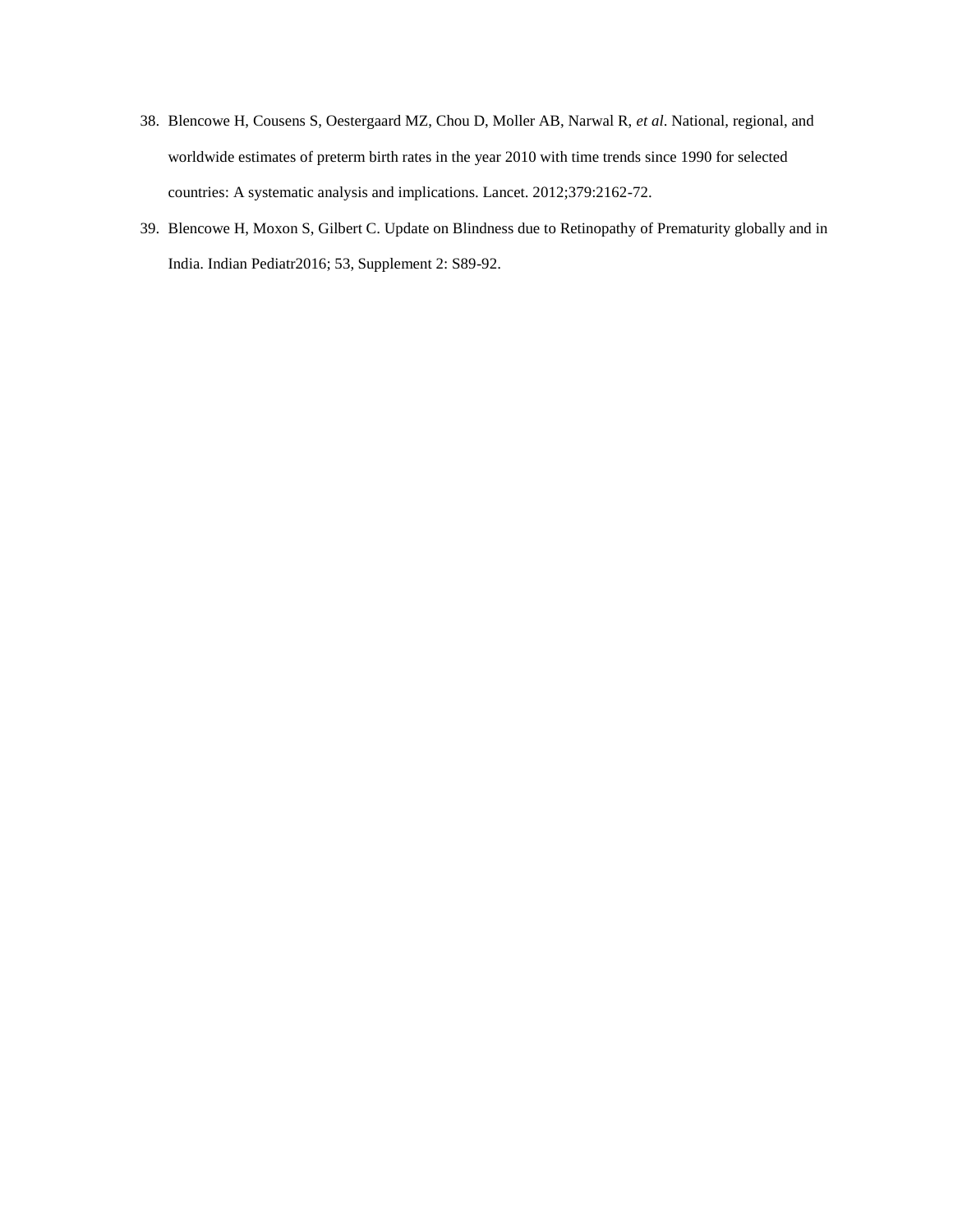## **Table I**

## **Prevalence of Childhood Blindness**

| Location          | Age       | <b>Sample</b> | Year | <b>Method</b> | <b>Visual</b>    | <b>Visual</b> | <b>Prevalence</b> | Reference       |
|-------------------|-----------|---------------|------|---------------|------------------|---------------|-------------------|-----------------|
|                   | Group     | (n)           |      |               | <b>Acuity</b>    | <b>Acuity</b> | per 1000          |                 |
|                   |           |               |      |               |                  | cut-off       |                   |                 |
| West Godavari     | $\leq$ 15 | 113,514       | 1996 | Survey        | $BCVA^{\dagger}$ | < 3/60        | 0.65              | 3               |
| district, Andhra  | years     |               |      |               |                  |               |                   |                 |
| Pradesh           |           |               |      |               |                  |               |                   |                 |
| Kariapatti,       | $\leq$ 15 | 10,605        | 2000 | 2 stage       | <b>BCVA</b>      | $<$ 3/60      | 0.62              | 16              |
| Tamilnadu         | years     |               |      | survey        |                  |               |                   |                 |
| Andhra Pradesh    | $\leq$ 15 | 2861          | 2001 | Survey        | $PVA^{\ddagger}$ | < 3/60        | $1.0\,$           | $\overline{17}$ |
|                   | years     |               |      |               |                  |               |                   |                 |
| New Delhi, India  | $5 - 15$  | 5950          | 2001 | Survey        | <b>BCVA</b>      | < 6/60        | $\overline{0.5}$  | 18              |
|                   | years     |               |      |               |                  |               |                   |                 |
| Mahbubnagar, AP   | $7-15$    | 3994          | 2001 | Survey        | <b>BCVA</b>      | <6/60         | 1.3               | 19              |
|                   | years     |               |      |               |                  |               |                   |                 |
| Karnataka         | $\leq 15$ | 13,241        | 2004 | 2 stage       | <b>BCVA</b>      | <3/60         | 1.06              | 20              |
|                   | years     |               |      | survey        |                  |               |                   |                 |
| Tumkur, Karnataka | $\leq 15$ | 23,100        | 2006 | 2 stage       | <b>BCVA</b>      | <3/60         | $\overline{0.8}$  | 21              |
|                   | years     |               |      | survey        |                  |               |                   |                 |
| Rajshahi,         | $\leq 18$ | 8120          | 2013 | Survey        | <b>PVA</b>       | <3/60         | 0.5               | 22              |
| Bangladesh        | years     |               |      |               |                  |               |                   |                 |

**†BCVA – Best Corrected Visual Acuity; ‡ PVA – Presenting Visual Acuity**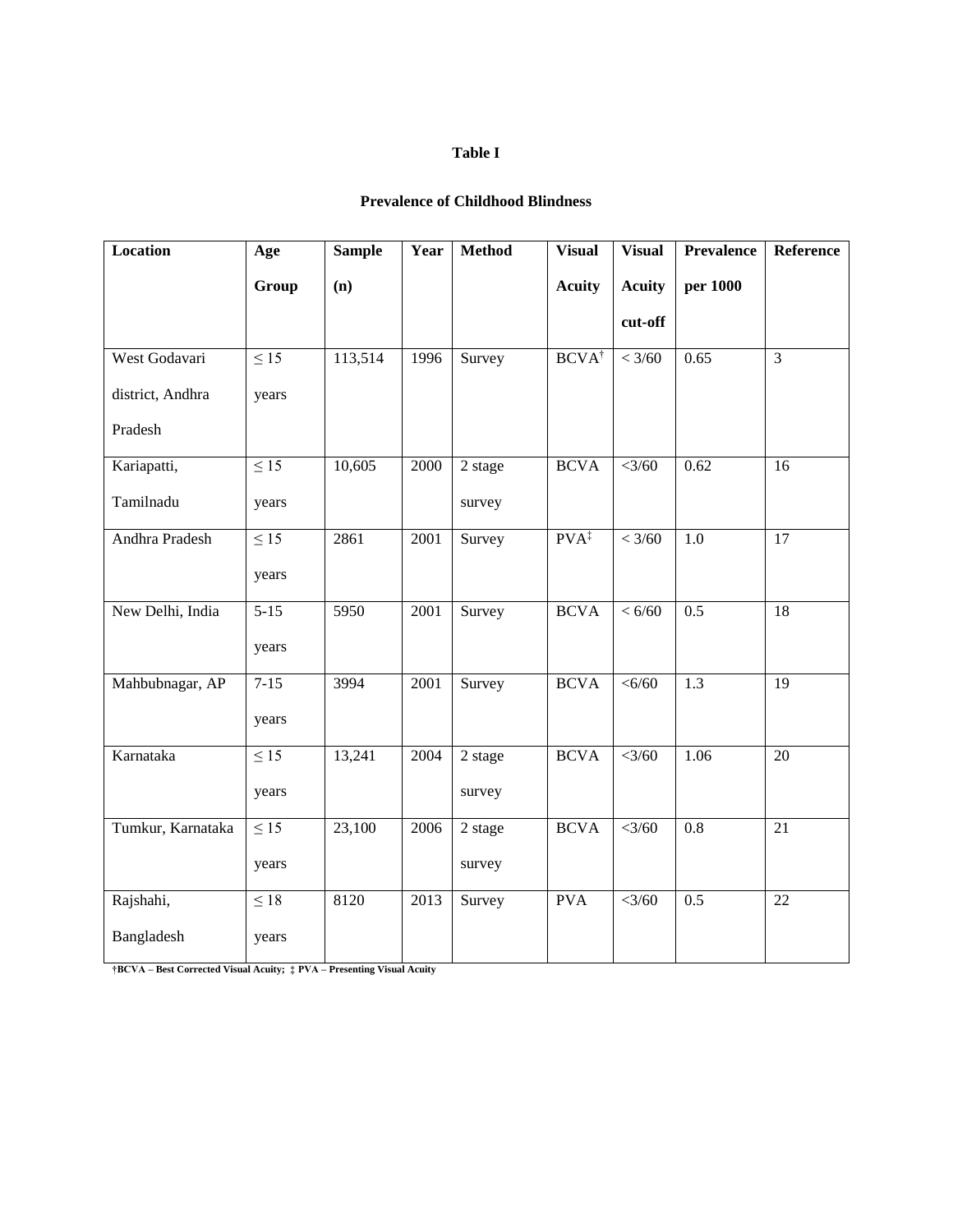| Site               | 9 States, | AP   | Delhi | NE India | Bangladesh | Maharashtra | Karnataka | Myanmar | Sri   | AP   | Nepal |
|--------------------|-----------|------|-------|----------|------------|-------------|-----------|---------|-------|------|-------|
|                    | India     |      |       |          |            |             |           |         | Lanka |      |       |
| Reference          | 24        | 25   | 26    | 27       | 28         | 29          | 30        | 31      | 32    | 33   | 34    |
| Year               | 1993      | 1999 | 2001  | 2004     | 2005       | 2005        | 2006      | 2007    | 2009  | 2009 | 2011  |
| Examined           | 1318      | 291  | 650   | 376      | 1935       | 1985        | 1179      | 208     | 206   | 113  | 778   |
| Whole Globe        | 25.3      | 20.2 | 27.4  | 31.8     | 13.1       | 46.3        | 44.9      | 19.2    | 18.3  | 41.4 | 16.7  |
| Cornea             | 26.4      | 24.3 | 21.7  | 36.4     | 26.6       | 11.7        | 7.2       | 43.6    | 7.8   | 8.1  | 22.8  |
| Lens               | 12.3      | 7.9  | 10.9  | 10.9     | 32.5       | 6.0         | 14.1      | 14.4    | 10.9  | 9.9  | 17.6  |
| Retina             | 20.7      | 31.1 | 15.1  | 5.8      | 12.7       | 11.2        | 20.3      | 7.4     | 35.9  | 18.9 | 18.4  |
| <b>Optic Nerve</b> | 5.9       | 4.9  | 10.6  | 5.4      | $8.0\,$    | 4.6         | 4.4       | 4.0     | 10.9  | 5.4  | 8.7   |
| Uvea               | 5.8       | 3.4  | 8.8   | 2.3      | $2.0\,$    | 1.5         | 0.3       | 2.5     | 2.6   | 4.5  | 5.0   |
| Glaucoma           | 2.6       | 6.7  | 4.9   | 4.3      | 4.3        | 1.6         | 1.9       | 7.4     | 4.1   | 8.1  | 8.1   |
| Others             | 0.9       | 1.5  | 0.8   | 3.1      | 1.0        |             | 10.5      | 3.0     | 8.8   | 10.8 | 2.7   |

## **Table II: Anatomical Site of Affection in blind children in schools for the blind**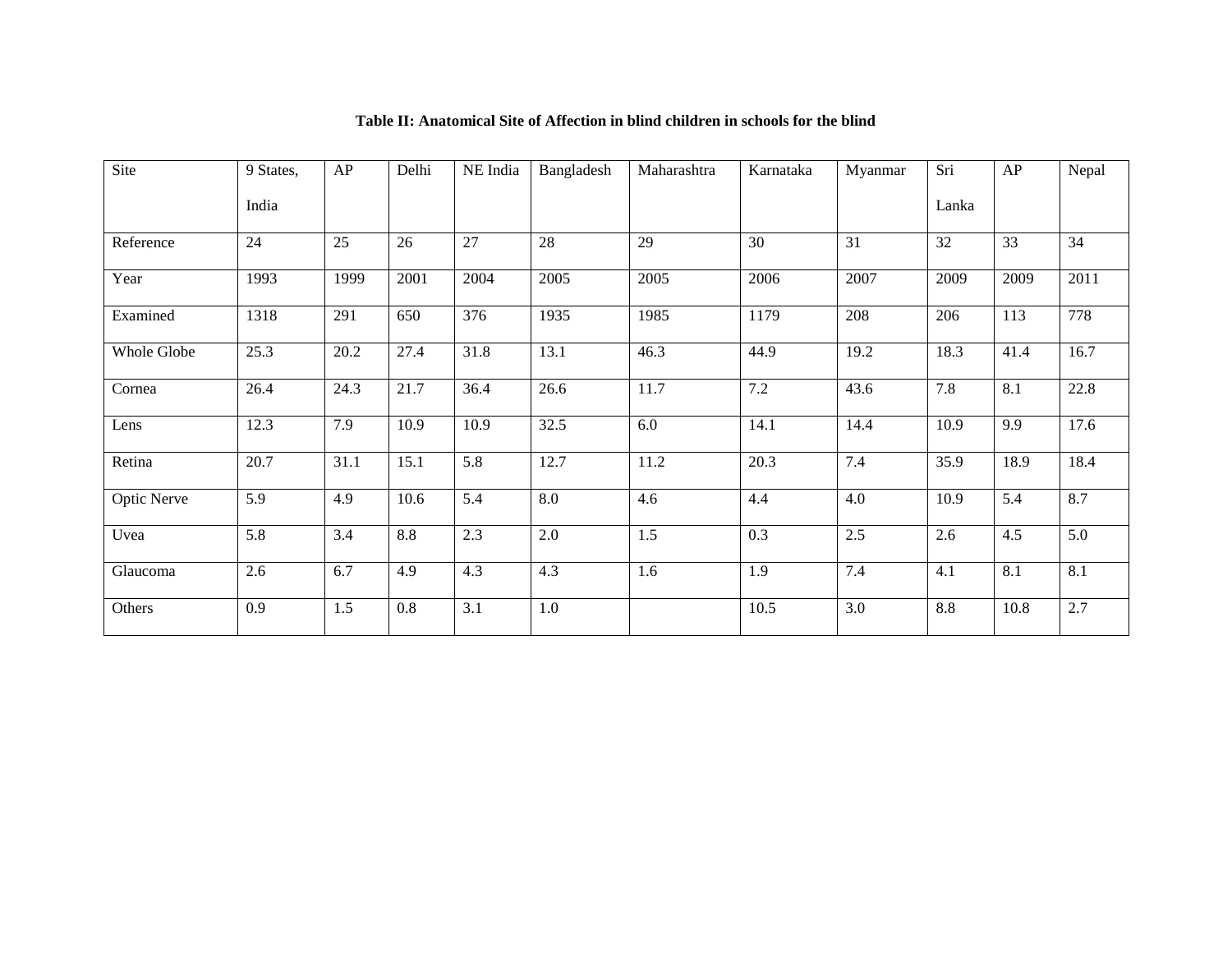| Site               | 9 States, | AP   | Delhi | NE India | Bangladesh | Karnataka | Myanmar | Sri   | AP   | Nepal |
|--------------------|-----------|------|-------|----------|------------|-----------|---------|-------|------|-------|
|                    | India     |      |       |          |            |           |         | Lanka |      |       |
| Reference          | 24        | 25   | 26    | 27       | 28         | 30        | 31      | 32    | 33   | 34    |
| Year               | 1993      | 1999 | 2001  | 2004     | 2005       | 2006      | 2007    | 2009  | 2009 | 2011  |
| Examined           | 1318      | 291  | 650   | 376      | 1935       | 1179      | 208     | 206   | 113  | 778   |
| Hereditary factors | 22.9      | 34.8 | 13.4  | 7.0      | 15.0       | 44.1      | 11.9    | 37.5  | 17.1 | 27.9  |
| Intrauterine       | 1.8       | 0.4  | 0.9   | 1.6      |            | 4.8       | 4.5     | 2.1   | 0.9  | 2.6   |
| factors            |           |      |       |          |            |           |         |       |      |       |
| Perinatal factors  | 1.4       | 2.6  | 1.2   | 1.2      |            | 1.1       | 6.9     | 14.0  | 5.4  | 1.5   |
| Childhood factors  | 27.9      | 24.0 | 28.0  | 38.4     | 27.9       | 8.6       | 33.2    | 2.6   | 8.1  | 22.0  |
| Unknown etiology   | 46.0      | 38.2 | 56.5  | 51.9     | 41.4       | 41.3      | 43.6    | 43.8  | 68.4 | 46.0  |

**Table III: Etiological Classification of Causes of Blindness in South Asia**